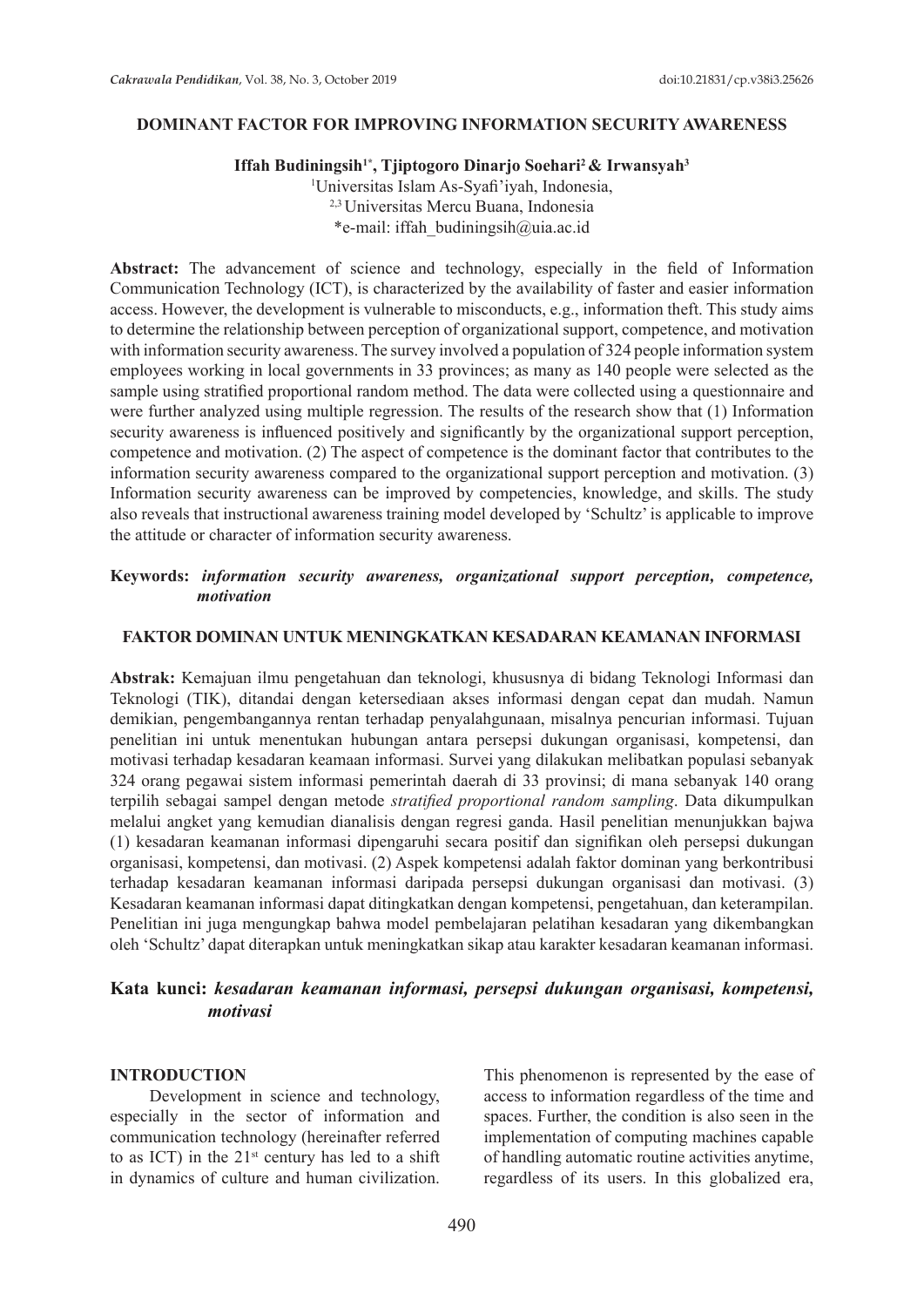information can be easily accessed through various media, e.g., cable television, mobile phone, computer, laptop and the internet. One of the examples is the use of a search engine; this system helps people search real-time references affordably.

In addition, the use of electronic mail or email enables a person to collaborate with others effectively without leaving their workplace. Asabere & Enguah (2012) define term information and communication technology or ICT as the tool, facility, process, and equipment providing a particular environment with physical infrastructures and facilities to generate, transmit, process, store and distribute information in many forms, including audio, text, data, chart, and video. ICT is not only used by a certain individual, but also by groups in some sectors, such as commercial (e-commerce), government (e-government), education (e-education), banking (e-banking), security and defense, health, and politics.

Although ICT has played a major role in processes, e.g., collecting, storing, extracting, and distributing information, Britz (1996) argue that such a situation may increase the potential of information manipulation. Stalling (2003) mentions several possible threats that harm the ICT system, namely (1) interruption, i.e., attacks that result in a breakage of a system; (2) interception, i.e., illegal access to information committed by unauthorized individual—one of the examples is wiretapping; (3) modification, i.e., an illegal act of changing asset or information by unauthorized; (4) fabrication, i.e., attaching false objects, such as email, into a computer network.

Recently, website hacking, tapping and stealing information from the government's communication, and leakage of strategic data are among the major threats attacking the government's information security. According to data by the Ministry of Communication and Informatics, government websites (with a *go.id* domain) are the common targets of website hackers. Besides, external threats to information security are probably from the internal of the institutions. This situation blames the failures of government employees in monitoring the security system. An example of this case is the leakage of research results and information on potential mining areas; this ultimately attracts foreign investors to invest in the area. Information owned by local government has commonly been the subject to cybercrime that the system of the institution is yet managed professionally.

Employees who are responsible for the operation of information security play an important role in planning and implementing information security system must be professional; for this reason, those employees should master specific competence in the field of information security. They are expected to participate in various trainings. Such programs, however, are yet effective in developing countries. Another constraint is the fact that some of the employees do not have a grasp on areas that needs improvement. They also have no ideas regarding the difference between confidential, limited, or common information.

Many employees argue that "there is no such confidential information" in the era of information openness. This paradigm has resulted in poor management of strategic information specifically its security system in almost all institutions. Consequently, this issue causes information leakage. Misconception regarding types of information that needs more concern involves the aspect of security, classification of the information, and procedures of securing. Another point worth considering is the fact that data security and confidential receive less attention from the employees. Such a negative attitude indicates that the information security awareness of the employees is still low.

This research was conducted in 33 information security units of the local government in 34 provinces in Indonesia. The division serves to ensure the information security government and maintain the national security. Further, this work unit play a major role in implementing good management of information security and network security process of transmission of data or information into/out of the local government and the preparation of information security management policy in the local government.

Competency of employees in managing information systems is crucial to effective implementation. The process of information security requires a high level of ICT competency. The implementation of Regulation of Electronic Information and Transaction has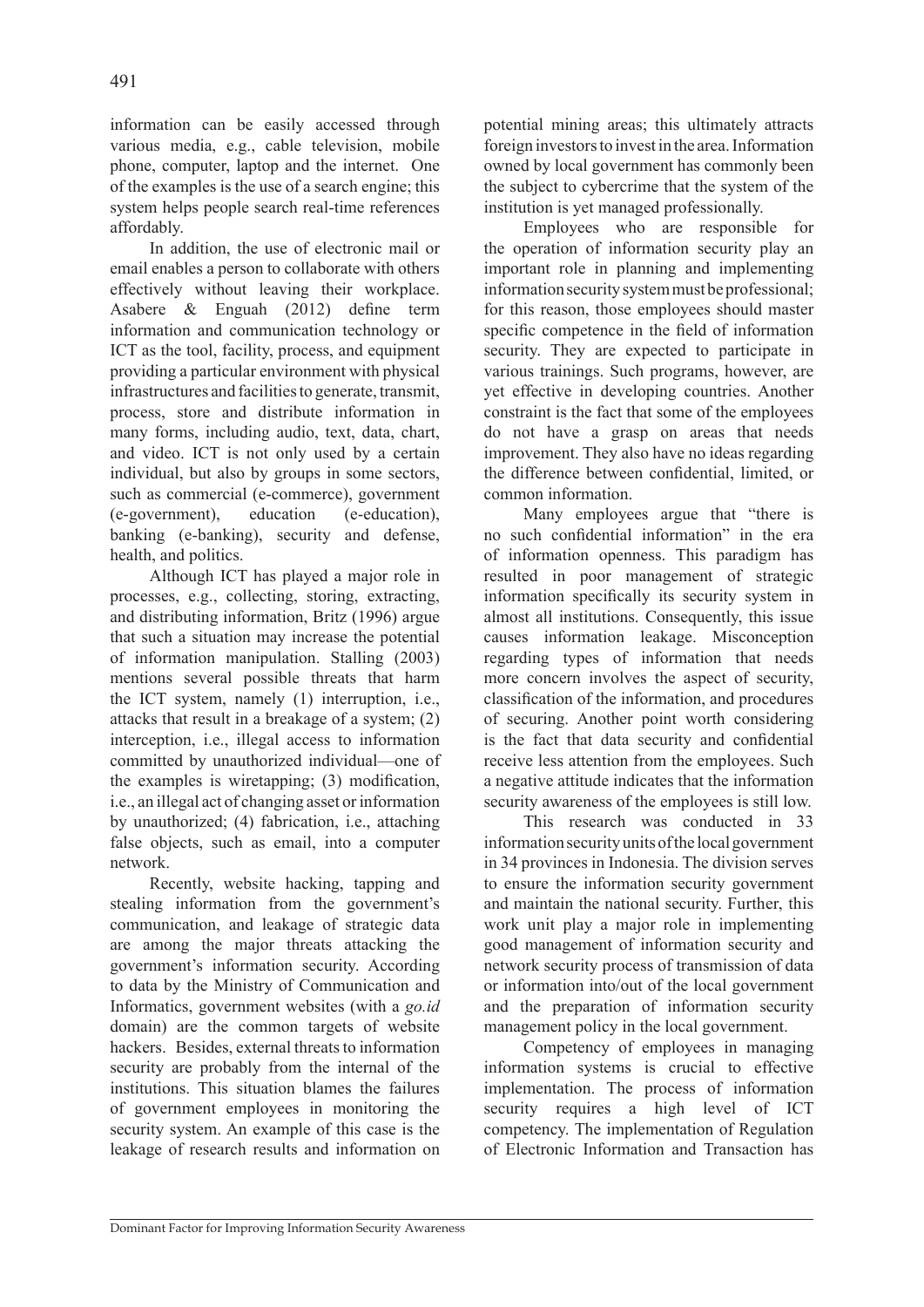forced the employees, users, and management of information systems to comprehend all related regulations. Palan (2007) defines the term competency as the basic character of an individual that reflects his or her personality, self-concept, value, knowledge, and skill in a wide range of situations. Such characteristics is considered as long-term skills. Based on data from the institution, 86.76% of the employees are yet certified as a professional in the field of information management (Table 1).

**Table 1. Competency of Information Management Staffs (Crypto HR)**

| No.         | <b>Qualification/competency of</b><br><b>Information</b><br><b>Management Staffs</b> | Percentage |
|-------------|--------------------------------------------------------------------------------------|------------|
| 1.          | Yet certified as information<br>management                                           | 86.76      |
| $2^{\circ}$ | Rank I Information<br>Management Clerk                                               | 10.29      |
| 3           | Rank II Information<br>Management Clerk                                              | 4.65       |
| 4           | Rank III Information<br>Management Clerk                                             | -31        |

Source: Crypto HR in 33 Local Government (2015)

In addition to the issues in the competence of managing information, many find that systems are yet in compliance with minimum standards. This situation blames poor facilities and infrastructure support for a security information system (limited budget). Another issue worth mentioned is employees' organizational leadership as most of them experienced some issues in their career development. Almost 75% of employees have more than ten years work experience without being promoted. These situations affect the information security awareness among the employees.

The result of a study by Casmir and Louise (2015) points out that the causes of problems regarding information security are lack of management support, poor information security awareness, lack of motivation and training related to information security, and lack of communication. The above discussion functions as the grounding of this present study to investigate the most prominent factors in raising information security awareness. Based on the above discussion, several problems related to information security among the local government serve as the focus of selecting the variables in this study. The variables are namely information security awareness, competencies of the management information system (knowledge, skills, attitude), organizational support perception and motivation.

In general, this research aims to find out the factors that affect the human capital strategy of information security awareness (Crypto HR) in the local government. The results of this study are expected to give input to the local government by which it enhances the information security awareness 'Crypto HR' and maintain the national security.

## **METHOD**

This survey research is to examine and analyze the influence of organizational support perception  $(X_1)$ , competency  $(X_2)$ , and motivation  $(X_3)$  on information security awareness  $(Y)$ . The research method used a survey with a population of 324 employees working in 'Crypto HR' in the local government offices within 33 provinces in Indonesia. As many as 140 of the employees were selected as the sample using a proportionate stratified random sampling. The data were from a questionnaire and it used a Likert scale; the scale ranges from 1 to 5 with the description: 5  $=$  highly agree,  $4 =$  agree,  $3 =$  neither agree nor disagree,  $2 =$  disagree, and  $1 =$  highly disagree. Data analysis using multiple regression was to determine the model of the relationship between variables  $X_1$ ,  $X_2$  and  $X_3$  with the Y.

### **Variable and Indicators of Research**

The variable consisted of the dependent variable (Y), i.e., information security awareness, whereas the independent variables comprised organizational support perception  $(X_1)$ , competency  $(X_2)$ , and motivation  $(X_3)$  with the equation as follows:

$$
Y = a + bX_1 + cX_2 + dX_3 + \varepsilon
$$

The information regarding the indicators of the variables of research is depicted in Table 2.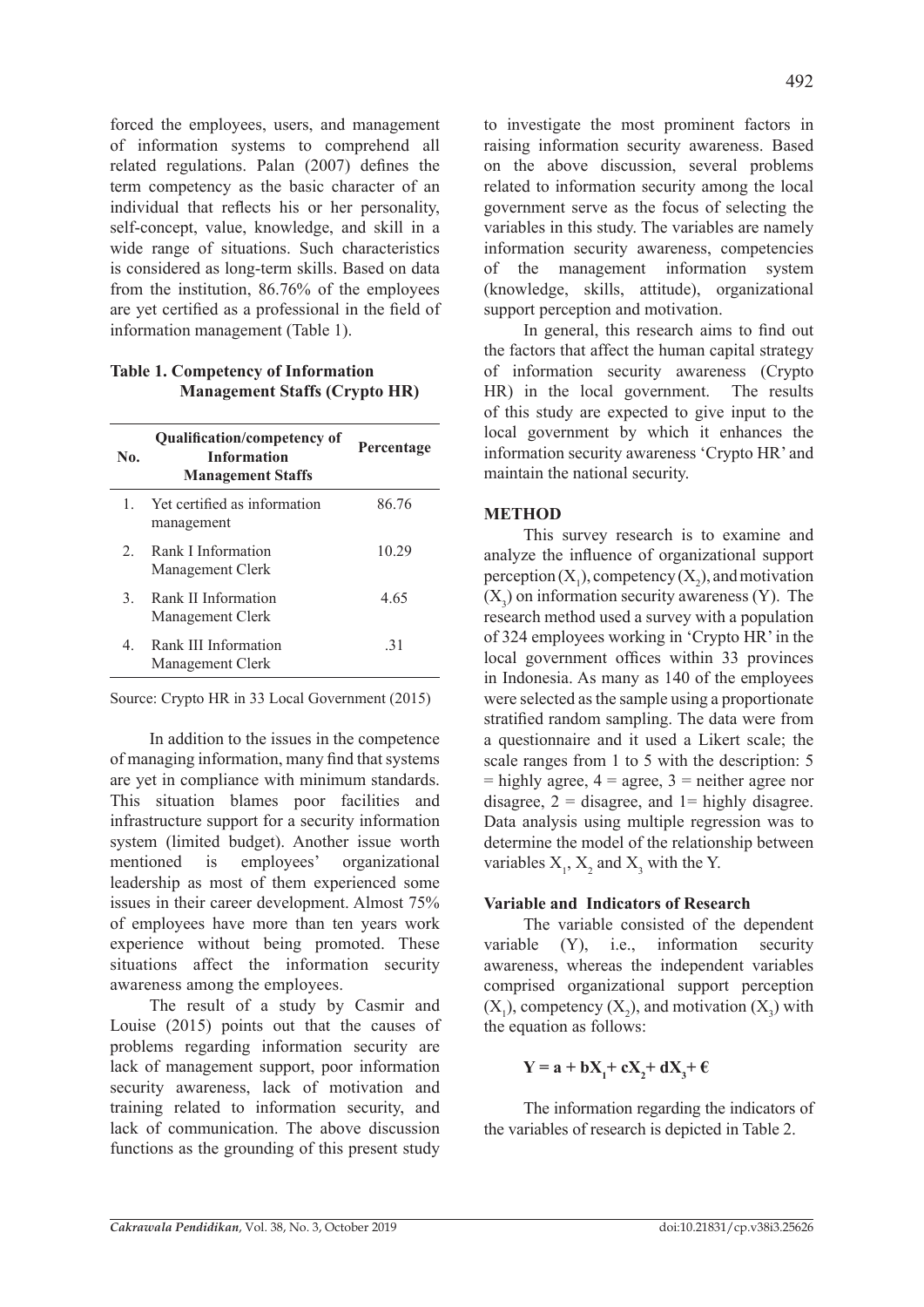| No.            | <b>Variables</b>                  | <b>Indicators</b>                                                                                      |
|----------------|-----------------------------------|--------------------------------------------------------------------------------------------------------|
| $\mathbf{1}$ . | Information                       | a. Aware of the roles and responsibilities of the employees                                            |
|                | <b>Security Awareness</b><br>(Y)  | b. Aware of risks if abiding the rules                                                                 |
|                |                                   | c. Understanding the rules/policy                                                                      |
|                |                                   | d. Understanding the procedures                                                                        |
| 2.             | Perception of                     | a. Reward by the organization                                                                          |
|                | Organizational<br>Support $(X_1)$ | b. Supportive work atmosphere                                                                          |
|                |                                   | c. Perception of supports of the superior                                                              |
|                |                                   | d. Fairness/transparency of the procedures                                                             |
| 3.             | Competency $(X_2)$                | a. Attitude                                                                                            |
|                |                                   | b. Knowledge                                                                                           |
|                |                                   | c. Skill                                                                                               |
| 4.             | Motivation $(X_2)$                | Internal (being committed to achieve excellence, to response work challenges,<br>a.<br>and to succeed) |
|                |                                   | b. External (transparency of procedure, acknowledgment, salary, work condition)                        |

**Table 2. Indicators of Research Variables**

| Table 3. Results of Instrument Reliability Test of Y, $X_1$ , $X_2$ and $X_3$ Variable |
|----------------------------------------------------------------------------------------|
|----------------------------------------------------------------------------------------|

| No. | <b>Variables</b>                             | <b>Total</b><br><b>Instrument</b> | <b>Reliability</b><br>Coefficient<br>(Variable) | <b>Description</b> |
|-----|----------------------------------------------|-----------------------------------|-------------------------------------------------|--------------------|
|     | Information Security Awareness (Y)           | 16                                | .866                                            | Valid & Reliable   |
|     | Perception of Organizational Support $(X_1)$ | 16                                | .891                                            | Valid & Reliable   |
|     | Competency $(X_2)$                           | 23                                | .913                                            | Valid & Reliable   |
|     | Motivation $(X_2)$                           | 21                                | .857                                            | Valid & Reliable   |

# **Table 4. General Description of Respondents**

| No.            | <b>Respondents' Identity</b>  | <b>Number of Respondents</b><br>(people)                                                            | Percentage   |
|----------------|-------------------------------|-----------------------------------------------------------------------------------------------------|--------------|
| 1.             | Sex:                          |                                                                                                     |              |
|                | - Male                        | 122                                                                                                 | 87.05        |
|                | - Female                      | 18<br>$\boldsymbol{0}$<br>15<br>33<br>92<br>42<br>$\overline{4}$<br>80<br>14<br>1<br>24<br>18<br>97 | 12.95        |
| 2.             | Age (year)                    |                                                                                                     |              |
|                | < 20                          |                                                                                                     | $\mathbf{0}$ |
|                | $20 - 30$                     |                                                                                                     | 10.72        |
|                | $31 - 40$                     |                                                                                                     | 23.57        |
|                | >40                           |                                                                                                     | 65.71        |
| 3 <sub>1</sub> | <b>Education:</b>             |                                                                                                     |              |
|                | - Senior High School          |                                                                                                     | 30.0         |
|                | - Diploma                     |                                                                                                     | 2.86         |
|                | - Undergraduate               |                                                                                                     | 57.14        |
|                | - Post graduate               |                                                                                                     | 10.0         |
| 4.             | <b>Working Tenure (year):</b> |                                                                                                     |              |
|                | $\leq 1$                      |                                                                                                     | 7.14         |
|                | $1 - 5$                       |                                                                                                     | 17.15        |
|                | $6 - 10$                      |                                                                                                     | 12.86        |
|                | >10                           |                                                                                                     | 69.26        |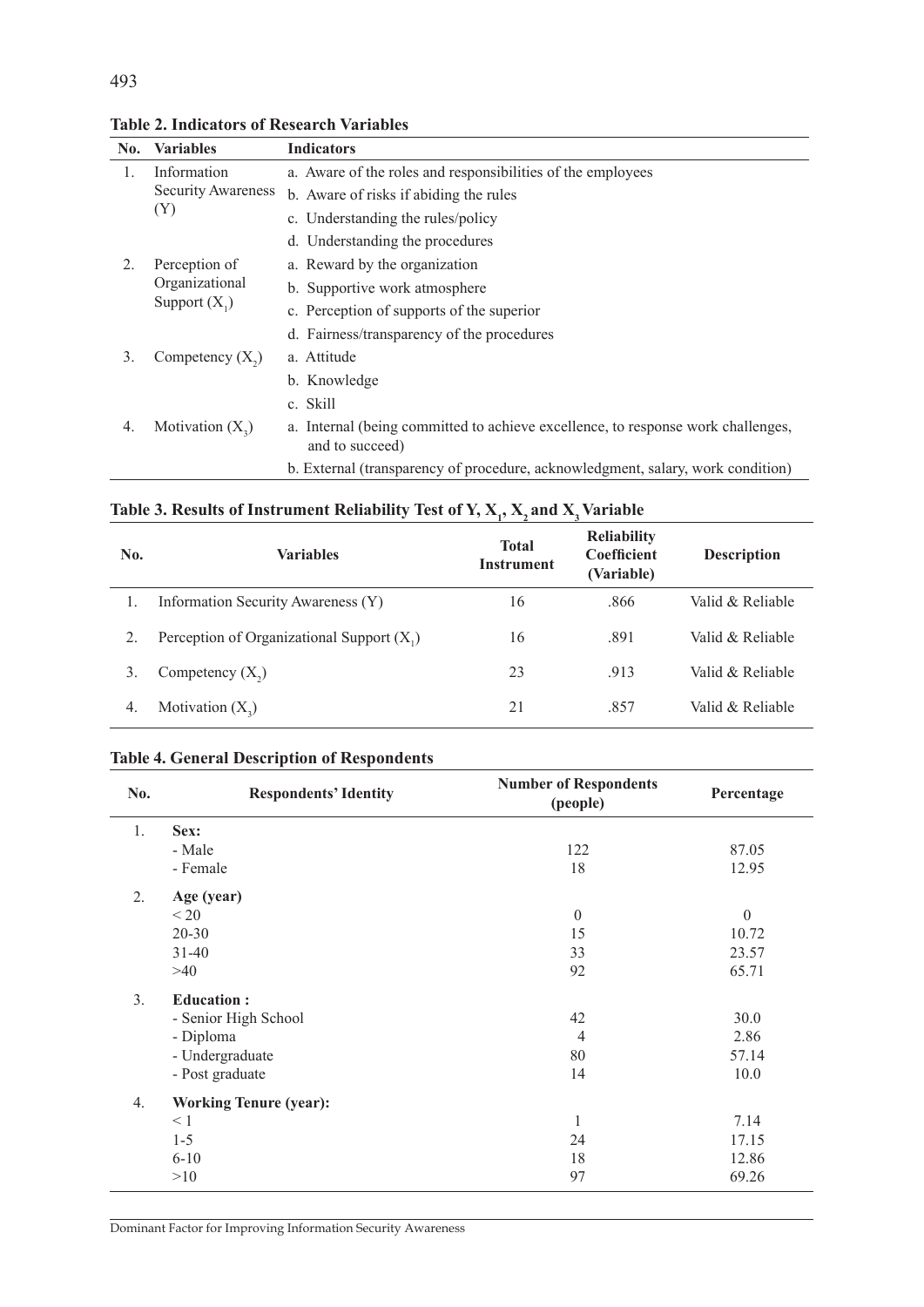#### **Validity and Reliability Test of Research Instrument**

The testing of the instrument was conducted before the distribution of the instrument to 20 respondents. This was to examine its validity using expert judgment and the r formula of *Cronbach Alpha*. Both of the formula were used to test the instrument's reliability. The result of the reliability test of variable Y (information security awareness) and independent variables  $X_1$  (organizational support perception),  $X_2$ (competency), and  $X<sub>3</sub>$  (motivation) are depicted in Table 3.

### **RESULTS AND DISCUSSION Results**

Some tests, e.g., normality, homogeneity, linearity, and multicollinearity tests were conducted before regression analysis. In this study, the data of the variable Y,  $X_1$ ,  $X_2$  and  $X_3$  are normally distributed, the variable Y over the variables  $X_1$ ,  $X_2$  and  $X_3$  are homogeneous, variable Y is linear over  $X_1$ ,  $X_2$ ,  $X_3$ ; and the value of tolerance  $X_1$ ,  $X_2$ and  $X_3$  gets 1, meaning that the value of the VIF (Variance Inflation Factor) is below 10. In general, the characteristics of respondents of the research are presented in Table 4.

The result of regression analysis reveal that the determinant factor R square arrives at .302, meaning that the contribution probability of the three independent variables, i.e., organizational support perception  $(X_1)$ , competency  $(X_2)$ and motivation  $(X_3)$  to information security awareness (Y) is 30.20%, and the remaining 69.80% refers to other factors. The overall result is presented in Table 5.

|              |               |               |                 | Adjusted Std. Error of the |        |     | <b>Change Statistics</b> |                  |              |
|--------------|---------------|---------------|-----------------|----------------------------|--------|-----|--------------------------|------------------|--------------|
| <b>Model</b> | R             | <b>Square</b> | <b>R</b> Square | <b>Estimate</b>            | Change | df1 | df2                      | Sig. F<br>Change | Dubin-Watson |
|              | $550^{\circ}$ | .302          | .287            | .34401                     | 19.615 |     | 136                      | .000             | .815         |

a. Predictor: (Constant),  $X_3$ ,  $X_2$ ,  $X_1$ 

b. Dependent Variable Y

### **Table 6. ANOVA**

| Model      | <b>Sum of Squares</b> | df  | <b>Mean Square</b> |        | Sig.              |
|------------|-----------------------|-----|--------------------|--------|-------------------|
| Regression | 6.964                 |     | 2.321              | 19.615 | .000 <sup>a</sup> |
| Residual   | 16.095                | 136 | .118               |        |                   |
| Total      | 23.058                | 139 |                    |        |                   |

a. Predictors: (Constant),  $X_3$ ,  $X_2$ ,  $X_1$ 

b. Dependent Variable: Y

### **Table 7. Coefficients<sup>a</sup>**

| <b>Model</b>               |         | Un-standardized<br><b>Coefficients</b> | <b>Standardized</b><br><b>Coefficients</b> |          | Sig. |                | <b>Correlations</b> |        | Collinearity<br><b>Statistics</b> |       |
|----------------------------|---------|----------------------------------------|--------------------------------------------|----------|------|----------------|---------------------|--------|-----------------------------------|-------|
|                            | B       | <b>Std. Error</b>                      | <b>Beta</b>                                |          |      | Zero-<br>order | Partial Part        |        | Tole-<br>rance                    | VIF   |
| $(Constant)$ 1.918         |         | .365                                   |                                            | 5.259    | .000 |                |                     |        |                                   |       |
| $X_{i}$                    | $-.137$ | .078                                   | $-162$                                     | $-1.751$ | .082 | .107           | $-148$              | $-125$ | .597                              | 1.675 |
| X,                         | .512    | .090                                   | .486                                       | 5.699    | .000 | .531           | .439                | .408   | .707                              | 1.415 |
| $X_{\scriptscriptstyle 2}$ | .209    | .121                                   | .180                                       | 1.728    | .086 | .340           | .147                | .124   | .471                              | 2.125 |

a. Dependent Variable: Y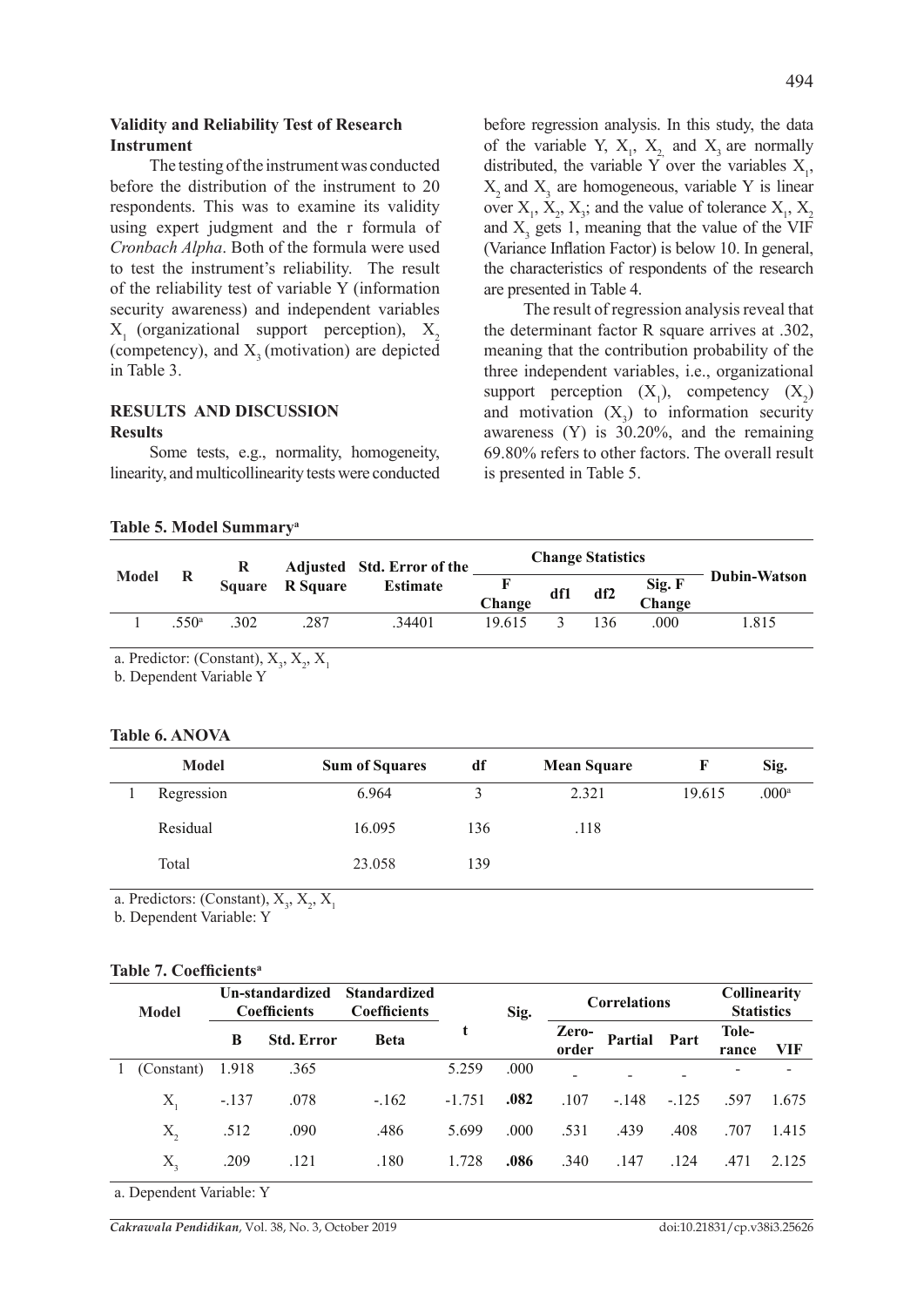The result of Anova regarding the correlation of the organizational support perception  $(X_1)$ , competence  $(X_2)$ , and motivation  $(X_3)$  on information security awareness  $(Y)$  is provided in Table 6 and Table 7.

The formula, based on the result of Anova from Table 6 and Table 7 regarding the correlation of the organizational support perception  $(X_1)$ , competency  $(X_2)$  and motivation  $(X_3)$  on information security awareness (Y), is:

$$
Y = 1.918 - .137 X_1 + .512 X_2 + .209 X_3
$$

The result of significance test on regression constants regression is a= 1.918 (see Table 7), categorized "significant" as the value of  $Sig = .000$  <.05. In other words, the constants in that model significantly affect the level of information security awareness. The result of significance regression correlation analysis of  $X$ . is  $b = -0.137$  (see Table 7), 'not significant', due to the value of  $\text{Sig} = -0.082 > 0.05$ . The result of the significance regression correlation analysis of  $X_2$  is  $c = .512$  (see Table 7), categorized 'significant,' due to the value of  $Sig = .00 > .05$ . On the other hand, the result of the significance regression correlation analysis of  $X$ <sub>s</sub> is  $d = .209$ (see Table 7) fall under 'not significant' category since the value of  $Sig = .086 > .05$ . These results indicate that only the variable of competency (X2) significant affects the level of information security awareness (Y) and the other variables, i.e., organizational support perception  $(X_1)$  and motivation( $X_3$ ) affects but do not significant to variable Y.

The result of significance test on simultaneous the multiple regression analysis is Y = 1.918 - .137  $X_1 + .512 X_2 + .209 X_3$ , categorized 'significant' as the value  $F = 19.615$ and  $Sig = .00 < .05$  (see Table 6). Furthermore, such a result also signifies that the model used to determine the extent to which the information security awareness has achieved using the data of variable  $X_1$ ,  $X_2$ , and  $X_3$  if all of the independent variables are available. The variable of organizational support perception  $(X_1)$  and motivation  $(X_2)$  'can be ignored' as these variables do not significantly affect the level of information security awareness (the result of the regression coefficient test see Table 6). This suggests that only the aspect of 'competency' that dominantly affects the level of information

security awareness. The model also signifies that the information security level of the employees in the research site arrives at 1.928 or poor category if all variables  $X_1$ ,  $X_2$ , and  $X_3$  score is 0. Therefore, the competency of the employees in the research site must be achieved the standard score, i.e., 4 or 5 (good or very good category). This effort is actualizing continuously and in line with the development of ICT.

### **Discussion**

The respondents of this research are employees (civil servants) in Crypto HR in the local government offices who are responsible for managing confidential information. There are general personal traits related to civil servants, such as 1) having the responsibility to provide quality services to society; (2) committed to secure financial future; (3) having limited funding or resources in their job, and; (4) depending on external resources in managing information. These characteristics have contributed to the result of this present study. The only element that affects information security awareness is the 'employee competency.' Such a result implies that the employees should continuously enhance their competency by participating in seminars, workshops, discussions, training, on-the-job training, and visiting other institutions.

In this study, the organizational support perception is not significant to information security awareness. It is assumed that all government agencies share the same SOP. The organizational support perception is considered a supporting factor. Nevertheless, a specific is essential to increase the information security awareness as ICT changes over time. In some institutions, the role of organizational leadership/management is important. Cline & Jansen (2004) in Choi, Kim, & Goo (2006) state that the importance of the information security awareness for decision-makers (leaders) lies on how the principles of information management become applicable for all stakeholders to develop effective information security. Casmir & Louise (2015) adds that the problems caused by information security practices, including poor management support.

The present study also reveals that the the motivation factors of the employees in Crypto HR contribute to information security awareness. Almost 75% of the employees have worked for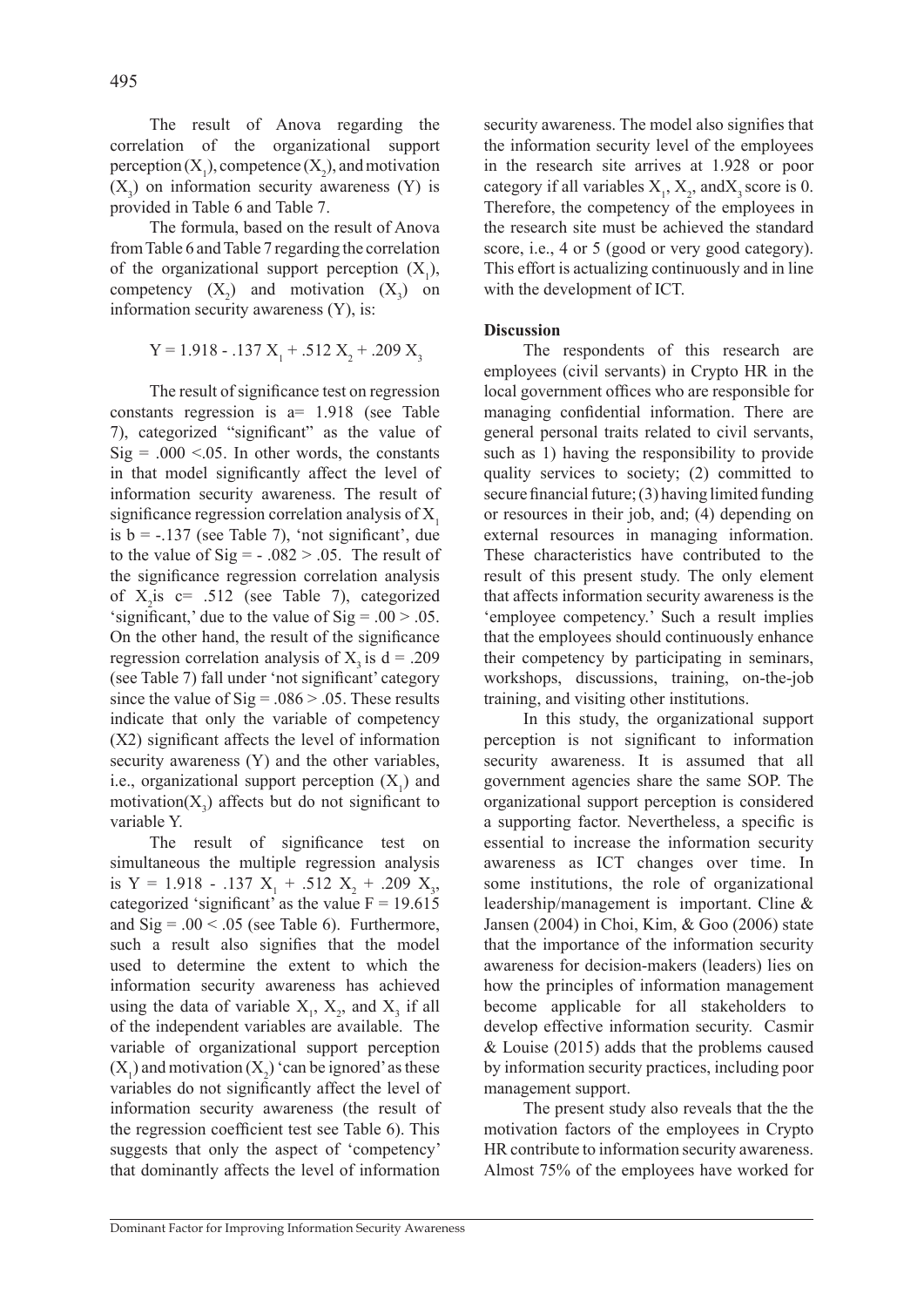more than ten years without being transferred to other work units. In general, there are no issues in the aspect of employees' motivation.

Competence to optimally operate information security devices in supporting information security is necessary. This becomes an issue as in the recent 2019 election in Indonesia, the information management personnel were allegedly incompetent to operate various information security tools. All information systems are vulnerable to various threats for which it required skills to address the issue. According to Stalling (2003), threats to information systems encompass (1) the interruption, i.e., to attacks that result in a breakage of a system;(2) the interception, i.e., illegal access to information committed by unauthorized; (3) modification, i.e., an illegal act of changing asset or information by unauthorized; (4) fabrication, i.e., attaching false objects, such as email, into a computer network.

Suherman, Widodo, & Gunawan (2017) discussed that human, as the source of cultural difference, is among the factors that influence the existence of information security. The examples of cultural threats are (1) misusing the idea of mutual help to steal information; (2) lack of knowledge in categorizing confidential information; (3) misusing confidential information; (4) intimidation in keeping confidential information. Siponen (2000) argues that information security awareness is a preventive measure that aims to establish security procedures and principles explicitly to all employees. This is important because each security is prone to misuse. Another important element in enhancing information security awareness lies on the top management factor. Furthermore, Islami, Bunga, and Candiawan (2016) state that information security can be made by providing education about information security awareness.

Competence to handle/manage system information, such as how a security device can be done through various training and short-courses. Doolet (Ashabugh, 2012) found that training is central to improving competence rather than performance enhancement. The notion seen in the research by Soehari, Budiningsih, & Bakdi (2017) supports the argument by Doolet that competency is the dominant factor of human capital to promote better work performance. Perltier (Gundu, 2012) opines that security awareness refers to sharing information through educating and training employees about risks of data confidentiality, integrity, and efforts to protect its security.

Positive characters, such as 'secretive ability' will be comprehended by a person through a long process or habitual practice. Thus, character education is important to promote the values of keeping confidential information. Wagiran, Pardjono, Suyanto, Sofyan, Soenarto, & Yudantoko (2019) opine that honesty is an important soft-skill of an employee. Moreover, Seftyanto, Apriani, & Haryanto (2012) an individual's character is not something a person born with. Character is something that should be built and developed through long processes. Seftyanto, et. al. (2012) argued that it is necessary to introduce early cryptographic security to children to introduce the concepts of confidential information, which encompasses (1) authentication, (2) data integrity, (3) confidentiality, and (4) non repudiation. These aspects are integrated in math subject.

Uno, Budiningsih, & Panjaitan (2012) agreed to divide competencies into three aspects: (1) knowledge, (2) attitude, and (c) psychomotor. All of these are interconnected/related competence. 'The character of information security awareness is involved in the attitude aspect of competence. Uno et al. (2012) explains the idea of Milliam Schutz that the learning model of "awareness training" is applicable to increase the "level of human consciousness." This signifies the need for improving personal awareness through interpersonal training. 'Awareness Training Model' can be used to increase the level of information security awareness; the learning principle uses the theory of 'encounter', i.e., a learning model utilizing simple game methods to develop values, such as (1) openness, (2) honesty, (3) self-awareness, (4) responsibility, (5) attention to oneself and others . The Awareness Training Model includes two stages, including (1) stage of submission of tasks and its completion: the instructor/teacher gives direction about the tasks that must be carried out and how to accomplish it; (2) discussing how to perform the tasks or analyzing the implementation of tasks.

Recently, only few schools have started to implement 'awareness training model' despite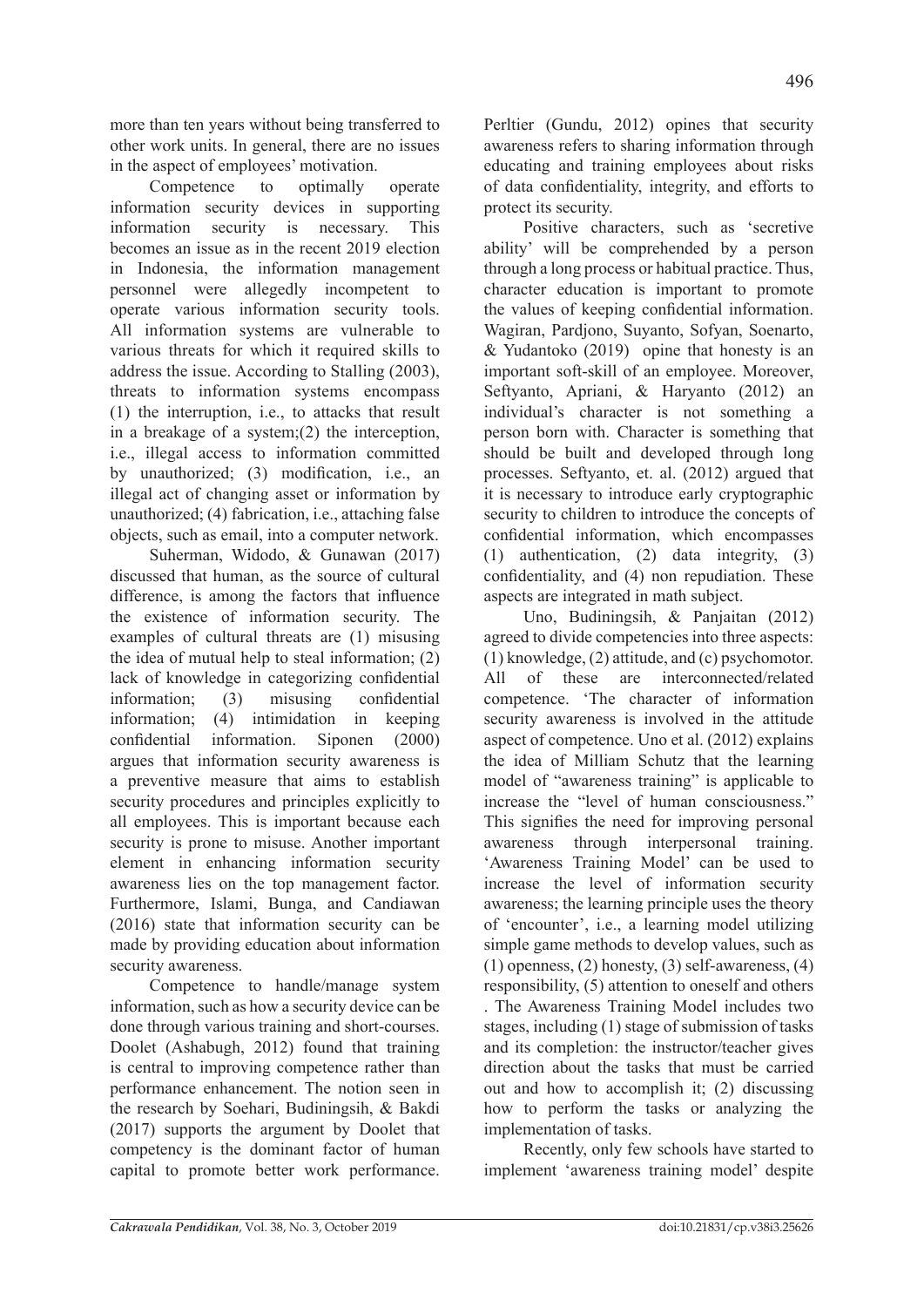the simplicity of the model to incorporate simple games. The results of the study show that the application of this model can improve children's emotional development.

## **Implications**

Competence is a dominant factor, so the focus of the policy is to secure information to increase the competencies that are instrumental in this research. **Knowledge: (**1) relevant educational background; **(**2) relevant work experience; (3) mastering of security information or coding; (4) understanding information security process; (5) mastering theories and application of coding; (6) mastering information security implementation: confidentiality, data integrity, and anti-tapping.

**Skill**: (1) skillfully operating coding equipment; (2) capable of overcoming coding equipment troubleshooting; (3) capable of managing coding tasks; (4) promoting effective and efficient coding equipment; (5) effectively and efficiently use all coding equipment; (6) addressing the organizational problems immediately; (7) capable of performing information security or coding tasks wherever needed.

**Attitude**: (1) ability to work effectively and efficiently in an emergency institution; (2) ability to adapt with a specific workspace; (3) ability to adapt in any situation; (4) interested in learning coding; (5) committed to study coding in advanced level; (6) following work ethics; (7) feeling of being good and worthy in in the field of coding; (8) appreciating the work of securing confidential information; (9) taking care of oneself to maximize personal tasks; (10) avoid discussing about coding with strangers.

# **CONCLUSIONS**

Information security awareness is influenced positively and significantly by the organizational support perception, competence, and motivation; and the model of improvement of information security awareness can be predicted using the equation  $Y = 1.918 - .137$  $X_1 + .512 \tX_2 + .209 \tX_3$ . This signifies that the information security awareness can be improved by organizational support perception, competence, and motivation. Competence is the dominant factor that influences the information security awareness compared

to the organizational support perception and motivation. The organizational support perception and motivation are not significant in raising information security awareness (small influence). The determinant factor  $R^2 = .320$ ; it signifies that the contribution probability of the three independent variables, i.e., organizational support perception, competence, and motivation to information security awareness is 30.20%, and the remaining 69.80% refers to other factors.

The implications of this research are (1) to improve the competence of all employees including knowledge, skills, and attitude based on the implications mentioned earlier; and the model of 'awareness training'developed by Schutz can be used to improve the attitude/ character of information security awareness; (2) to introduce "cryptographic" security to children, through science and art learning to maintain the confidentiality of information, which includes authentication, data integrity, confidentiality, and non-repudiation. These are the applications of mathematics subject; (3) to promote shared understanding that information security awareness is prone to misuse and other misbehaviors.

## **REFERENCES**

- Asabere, N. Y. & Enguah, S. E. (2012). Use of Information & Communication Technology (ICT) in tertiary education in Ghana: A case study of electronic learning (e-learning). *International Journal of Information and Communication Technology Research*, *2*(1), 62-68.
- Ashabugh, M. L. (2012). Expert instructional designer voices: Leadership competencies critical to global practise and quality online learning designs. T*he 35th Annual Proceedings-AECT,* 3-19.
- Britz, J. J. (1996). Technology as a threat to privacy: Ethical challenges to the information profession. *Microcomputers for Information Management*, *13*(3-4), 175-193.
- Casmir, R. & Louise, Y. (2015). Towards a dynamic and adaptive information security awareness approach. *Proceedings of the*